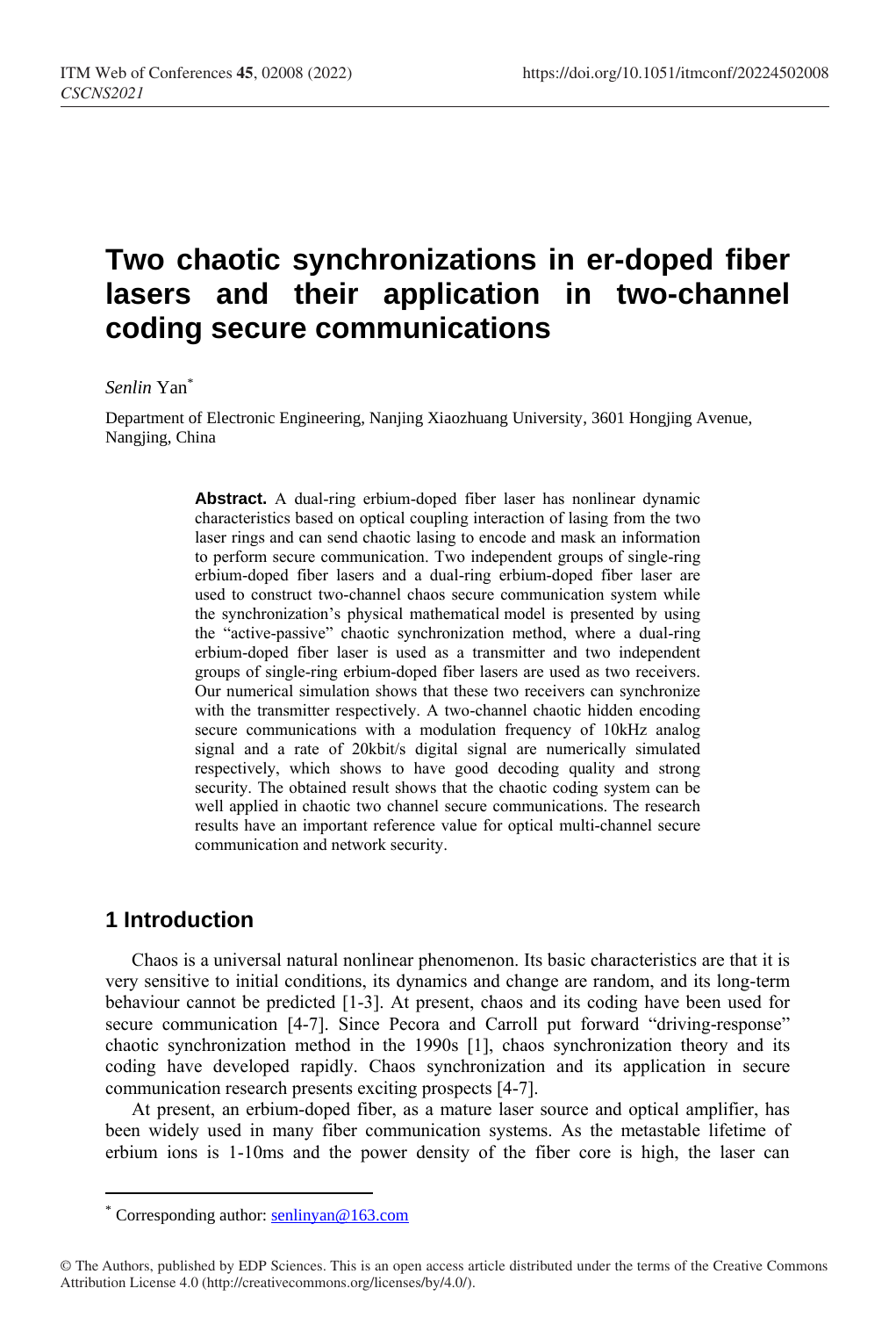transition from continuous working state to self-pulsating or chaotic state. F. scancheez, et al. observed this nonlinear dynamic phenomenon and established a theoretical model of the two-coupled laser [4]. As chaotic laser synchronization is an important aspect of chaos laser research, especially its potential value in the field of optic secure communication, it has attracted great attention from people [5, 6]. Therefore, the research on chaotic laser synchronization of fiber lasers has attracted people's attention [4-7].

At present, the chaos synchronization of fiber lasers is mainly based on the "driveresponse" synchronization method. In reference [2], the "drive-response" method is applied to realize the chaos synchronization of the dual-ring erbium-doped fiber lasers with two response systems with pulse modulation. Reference [5] shows that the synchronization of the chaos system of a group of dual-ring erbium-doped fiber lasers is realized. We presented that the "cross injecting reverse phase double ring active-passive" chaotic synchronization method and realized the two sets of independent erbium-doped fiber ring laser synchronizations with a dual-ring erbium-doped fiber laser [3, 5, 7].

This paper will present a "two-ring-two-ring 'active-passive'" chaotic synchronization method and put forward an "active-passive" chaotic erbium-doped fiber ring laser synchronization system. We can realize that the chaotic synchronizations of two sets of independent single-ring erbium-doped fiber laser with the dual-ring erbium-doped fiber laser. Then, a "two-ring-two-ring" chaotic hidden coding system is proposed for two channel secure communications.

## **2 The synchronous system and theoretical model**

#### **2.1 Model**

The dual-ring erbium-doped fiber laser is composed of two coupled single-ring erbiumdoped fiber lasers via using an optic coupler  $C_0$ , and its basic structure is shown in figures 1 and 2, where two optic wavelength division multiplexers (WDM) are used for pump input  $I_{p a,b}$  and signal output  $E_{a,b}$  form two laser rings a and b. The laser physics mode can be considered to simplify as a two-level laser system. Because of  $\pi/2$  phase change showing after the laser' lasing passes through the optical coupler, the normalized inversion particle numbers and the dynamic behaviours of the output fields can be described as [4-7]:

$$
\frac{d}{dt}E_a = -k_a(E_a + \eta_0 E_b) + g_a E_a D_a \tag{1}
$$

$$
\frac{d}{dt}D_a = -\left(1 + I_{pa} + E_a^2\right)D_a + I_{pa} - 1\tag{2}
$$

$$
\frac{d}{dt}E_b = -k_b(E_b - \eta_0 E_a) + g_b E_b D_b \tag{3}
$$

$$
\frac{d}{dt}D_b = -\left(1 + I_{pb} + E_b^2\right)D_b + I_{pb} - 1\tag{4}
$$

where  $D_a$  and  $D_b$  are the particle numbers of the two laser rings a and b, respectively.  $g_a$ and  $g_b$  are the gain coefficients of two laser rings respectively.  $k_a$  and  $k_b$  are the loss coefficients of two laser rings, respectively.  $n_0$  is the coupling coefficient of the optical coupler. The nonlinear dynamic behavior of dual-ring erbium-doped fiber laser is mainly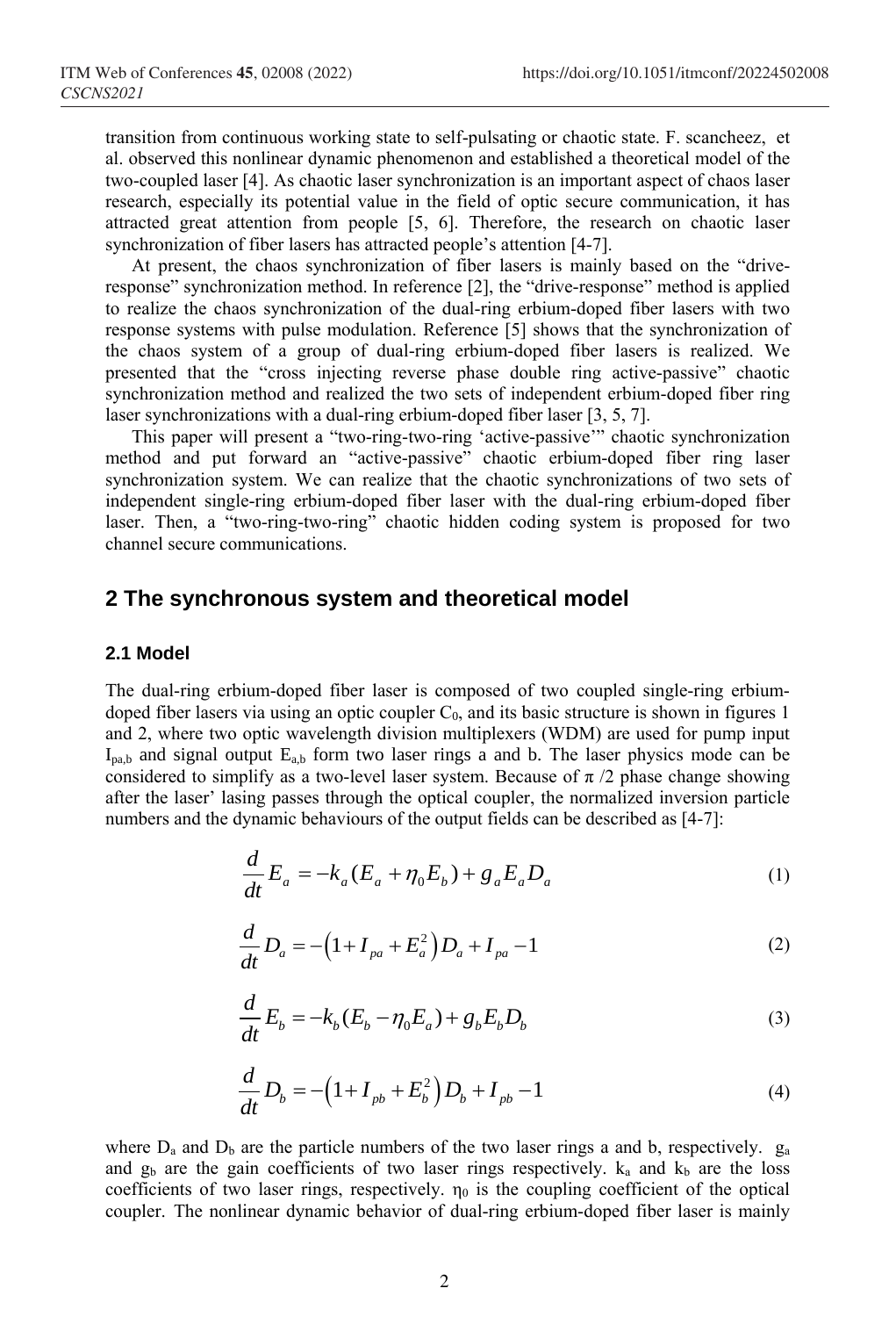caused to produce chaos by the nonlinear coupling effect of the coupling term of two laser rings. Therefore, aiming at this dynamic characteristic, then, a chaos synchronization system of "two-ring to two-ring 'active-passive'" is proposed. Its two "passive" subsystems are composed of two independent single-ring erbium-doped fiber lasers. They have the same parameters as the ring a of the "active" system. The specific structure is shown in figure 2. The laser ring b of the "active" system injects into the ring  $a_i$  and the ring  $a_i$  of the "passive" system to obtain synchronization between the ring a of dual-ring erbium-doped fiber laser and two rings  $r_i$  and  $r_j$ . Thus, two groups of "two-ring-two-ring 'active-passive'" chaotic synchronization system is composed of laser systems and device structures shown in figures 1 and 2. The dynamic behaviour of laser ring  $a_i$  of the "passive" system can be described by the following equation:

$$
\frac{d}{dt}E_{ai} = -k_a(E_{ai} + \eta_0 E_b) + g_b E_{ai} D_{ai}
$$
\n(5)

$$
\frac{d}{dt}D_{ai} = -\left(1 + I_{pa} + E_{ai}^{2}\right)D_{ai} + I_{pa} - 1\tag{6}
$$

The dynamic behaviour of laser ring  $a_i$  of the "passive" system can be described as:

$$
\frac{d}{dt}E_{aj} = -k_a(E_{aj} + \eta_0 E_b) + g_b E_{aj} D_{aj}
$$
\n(7)

$$
\frac{d}{dt}D_{aj} = -\left(1 + I_{pa} + E_{ai}^{2}\right)D_{aj} + I_{pa} - 1
$$
\n(8)

In fact, when there is no external chaotic laser injection, the laser output of the two independent single-ring erbium-doped fiber laser does not show any chaotic phenomenon, but it moves in a fairly stable state. Here, the "passive" laser subsystem in the stable state is driven to the chaotic state by the "active" chaotic system and finally realizes the chaotic synchronization with the "active" system. The "passive" subsystem rings ai and aj will achieve chaos synchronization with the "active" system ring a respectively, that is, two groups of independent single-ring erbium-doped fiber laser as two receivers can obtain two chaotic synchronizations with the dual-ring erbium-doped fiber laser as a transmitter.



**Fig. 1.** The transmitter based on a erbium-doped fiber dual-ring laser as "active system". I<sub>pa</sub> and I<sub>pb</sub> are pump light,  $C_0$  coupler, wdm is the wavelength division multiplexer,  $E_a$  and  $E_b$  lasing fields output from ring a and ring b, respectively.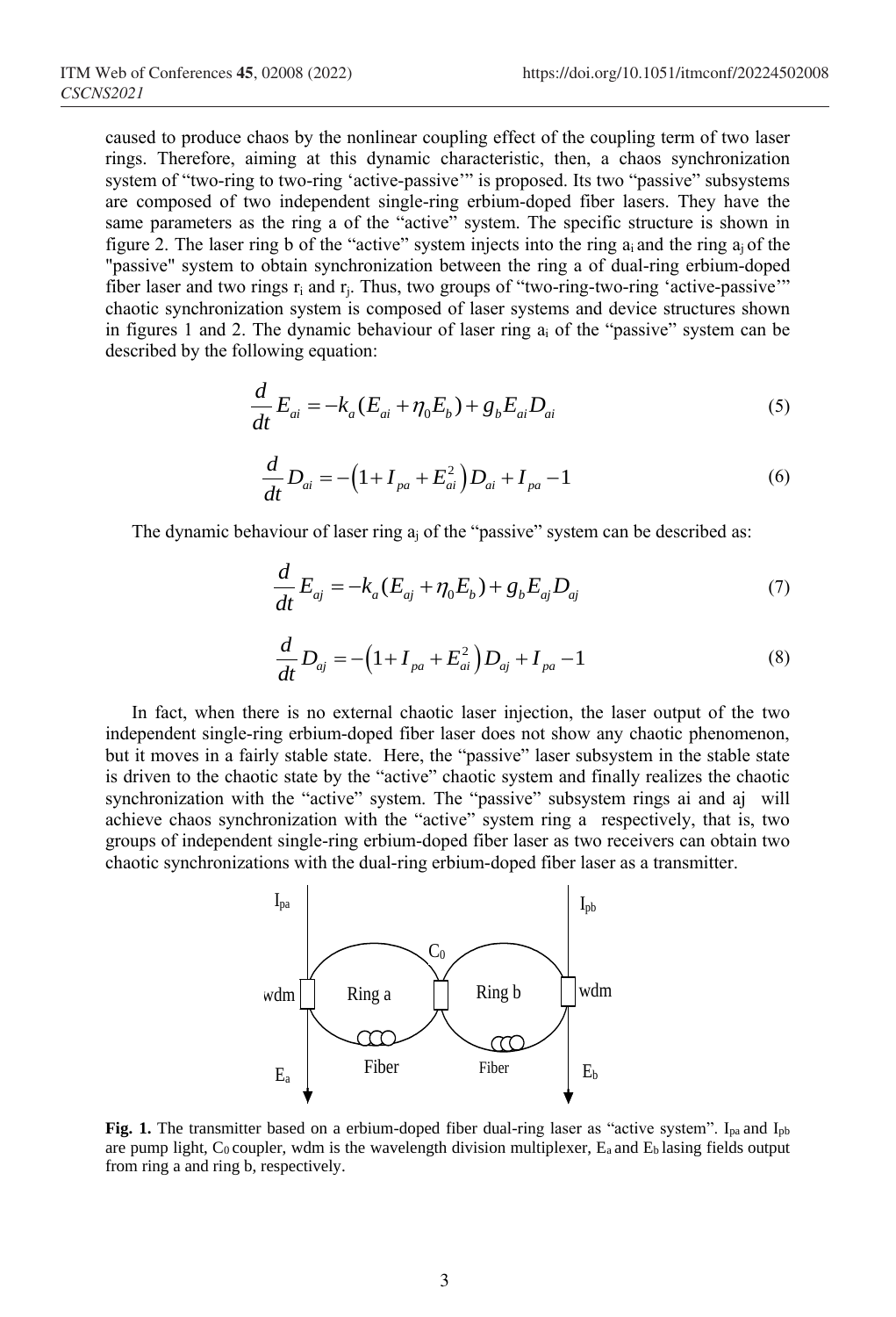

**Fig.2**. The two receivers based on two independent erbium-doped fiber ring lasers as "passive subsystems". Cr, Cai and Caj are the couplers,  $E_{ai}$  and  $E_{aj}$  lasing fields output from ring  $b_{ai}$  and ring  $a_j$ , respectively.  $E_b$  lasing field output from ring b.

#### **2.2 Synchronization result**

Due to the nonlinear coupling effect of coupling terms in dual-ring erbium-doped fiber laser, the laser field dynamics can show chaos under certain conditions. The parameters of laser system are listed as: The normalized parameters of the laser system set as  $I_{pa}=4$ ,  $I_{pb}=4.1$ ,  $k_a=k_b=1000$ ,  $\eta_0=0.22$ ,  $g_a=4750$ ,  $g_b=10500$ , and time unit presents ms. Figure 3 shows that the transmitter outputs, and the transmitter synchronizes with two receivers. Figure 3 (a) is that the transmitter laser shows a chaotic attractor, which means the dual-ring erbium-doped fiber laser moves in a chaotic state. Figure 3 (b) shows that two laser rings of the transmitter ouput two chaotic lasing, these laser are used as a chaotic carrier and a drive lasing. The chaotic carrier can be used to encoding an information and the drive lasing is used to drive two receivers to obtain synchronization between the transmitter' ring a and laser ring  $a_i$  and laser ring  $a_i$  of two receivers, respectively. Figure 3 (c) shows two lasing waveforms from two ring  $a_i$  and  $a_j$  of the receivers. We find that two lasing waveforms from two ring  $a_i$  and  $a_j$  show the same change behaviour as that of the transmitter' ring a after 1 ms. Which implies that two chaotic synchronizations have realized between the transmitter' ring a and laser ring  $a_i$  and laser ring  $a_i$  of two receivers, respectively. Figure 4 (c) shows two chaotic synchronizations between the transmitter' ring a and laser ring  $a_i$  and laser ring  $a_i$  of two receivers after 1 ms, where  $(E_a - E_a) = 0$  after 1 ms. The result of the our calculation is that  $(E_a-E_a)=0$ ,  $(E_a-E_a)=0$  and  $(E_a-E_a)=0$  after 1 ms, which implies that two chaotic synchronizations have realized between the transmitter' ring a and the laser ring  $a_i$  and laser ring a<sup>j</sup> of two receivers, and another chaotic synchronization has realized between two laser ring  $a_i$  and laser ring  $a_i$ , where insets show  $E_a=E_a$  and  $E_a=E_a$ .



(a) Chaotic attractor (b) Laser' rings a and b output, respectively.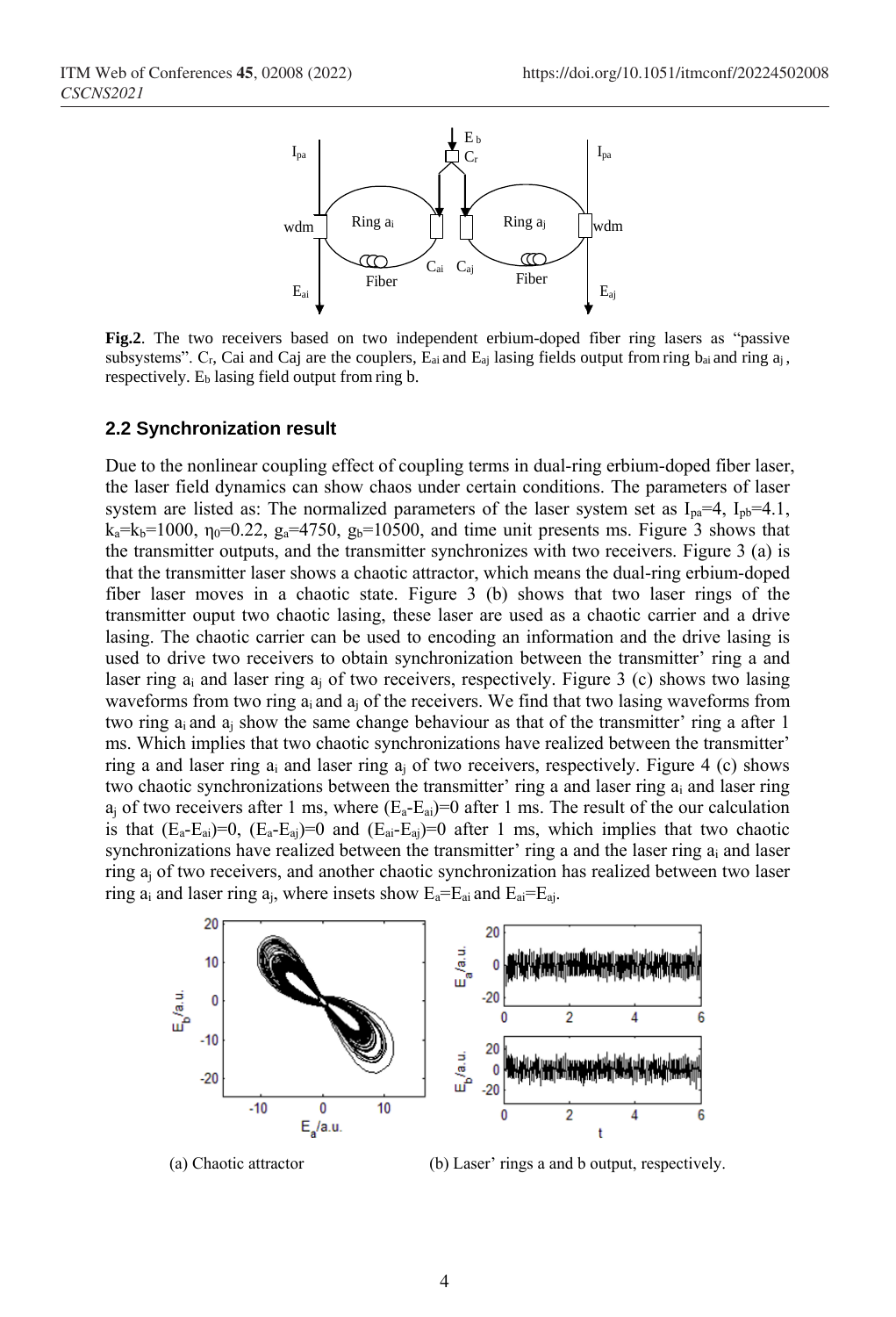

(c) Ding ai and ring aj output, respectively. (d) Synchronization

**Fig. 3.** The transmitter output, two receivers output, and the transmitter synchronizes with two receivers.

### **3 Coding and secure communications**

We know that the laser chaotic attractor is composed of infinite dense and different phase space trajectory. It is found the performance of the laser chaotic wave with the characteristics of complex disorder and randomness. And its long time behaviour is not predictable, and its signal has a wide spectrum like noise. The above chaotic features are used I chaotic secure communication.

Here, a two-ring-two-two chaotic hidden coding system for two-channel secure communication is constructed, and its basic structure is very similar to the synchronous system based on the system shown in figures 1and 2. And the transmitted information S(t) is directly added to the chaotic carrier Ea, and the modulated information is emitted together with the chaotic carrier, that is, the modulated formation is hidden in the chaotic wave, so it is difficult to separate the information from the chaotic waveform when the outside world does't understand the laser parameters as [secret](javascript:;) [agreements](javascript:;). When the receiver and transmitter achieve their chaotic synchronization, the information signal S(t) can be demodulated by subtraction.



(a) A chaotic wave maskes an inforamation. (b) An inforamation signal.



(c) Synchronization demodulatiom.

**Fig. 4.** Chaotic coding for secure communication.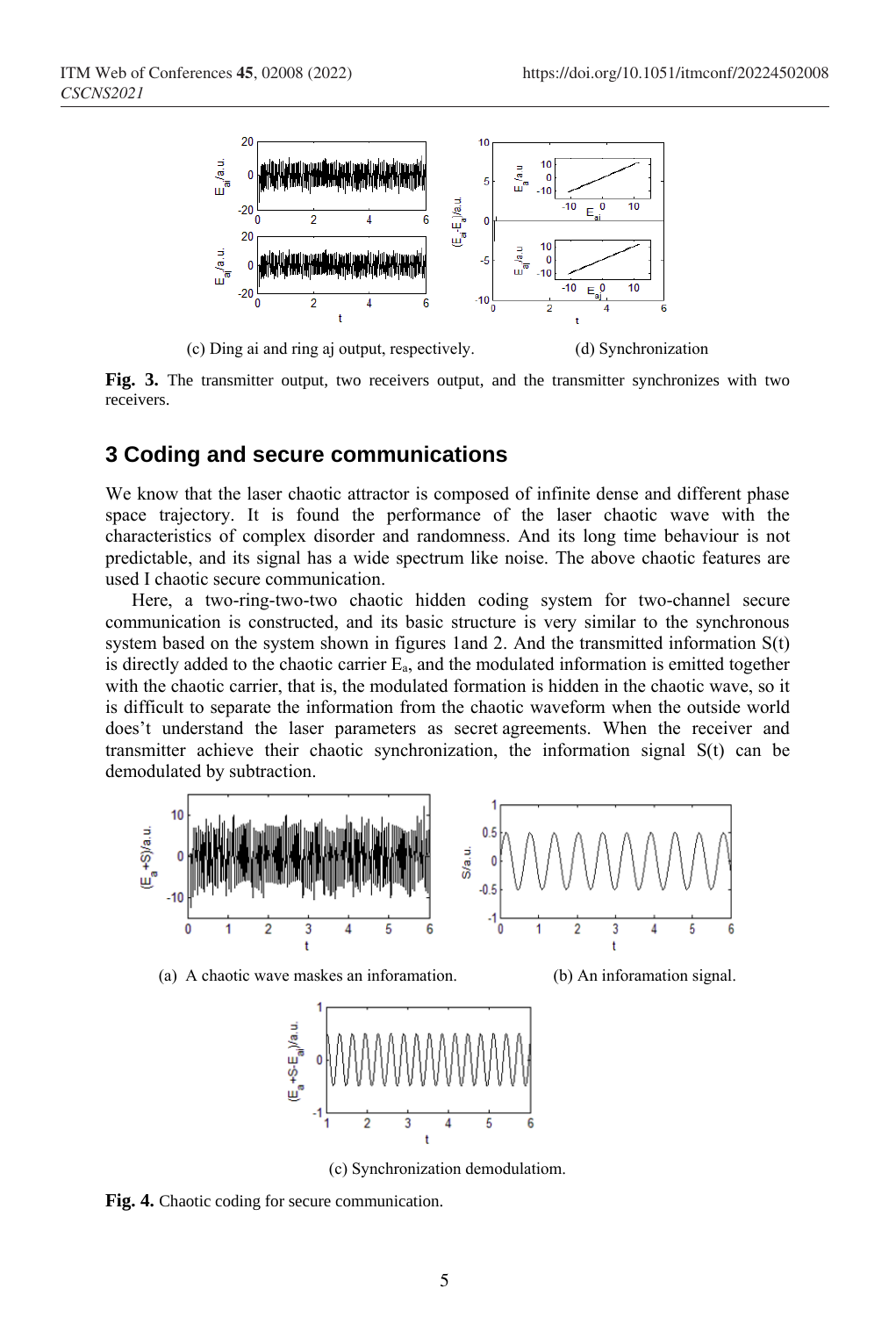When the ring  $a_i$  is used as the receiver, and the sinusoidal signal  $S(t)$  is used to directly add to the chaotic wave  $E_a$  to be modulated to transmit to the receiver  $a_i$ . As such an analog signal secure communication can realize. This coding result shows in figure 4, where the amplitude of the analog signal sets as the value 0.1 and its frequency set as the value 1.59 kHz. Figure 4 (a) shows that the analog signal hides in the chaotic wave  $E_a$ . We find that the chaotic carrier masks the information signal so that the outside personnel is indecipherable for this communication. So this system can be used for secure communication to enhance communication security. Figure 4 (b) shows a modulated information signal. Figure 4 (c) shows a result of synchronization demodulation using subtraction, this is,  $(E_a + S - E_a) = S + E_a - E_a = S$ . In this way, the encoding and decoding of chaos hiding of an analog signal is achieved in this channel secure communication.

When the ring  $a_i$  is used as the receiver, and a digital signal  $S(t)$  is used to be modulated to directly add to the chaotic wave  $E_a$  to transmit to the receiver  $a_i$ . Such a digital secure communication in another channel can be performed. The result of a chaotic digital encoding and decoding is shown by figure 5, where a digital information signal rate is 20kbit/s and its amplitude shifts in the value 1 or 0. Figure 9 (a) shows a digital signal hiding in the chaotic wave  $E_a$ . Due to the chaotic carrier masking the information signal, the outside personnel is indecipherable for this communication. So this system can be used to enhance communication security. Figure 9 (b) is the information signal. Figure 9 (c) shows that an demodulated information signal by subtraction, this is,  $(E_a + S - E_a) = S + E_a - E_a = S$ . In this way, the encoding and decoding of chaos hiding of a digital signal is achieved in this digital secure communication channel.



**Fig. 5.** Chaotic digital coding for secure communication.

# **4 Conclusion**

This article applied "two-ring–two-ring 'active-passive'" chaotic synchronization method, realized two sets of independent single-ring erbium-doped fiber lasers synchronizing with a dual-ring erbium-doped fiber laser. The chaotic coding and decoding of the system can be performed successfully. The system can be widely used in a multi-channel chaotic secure